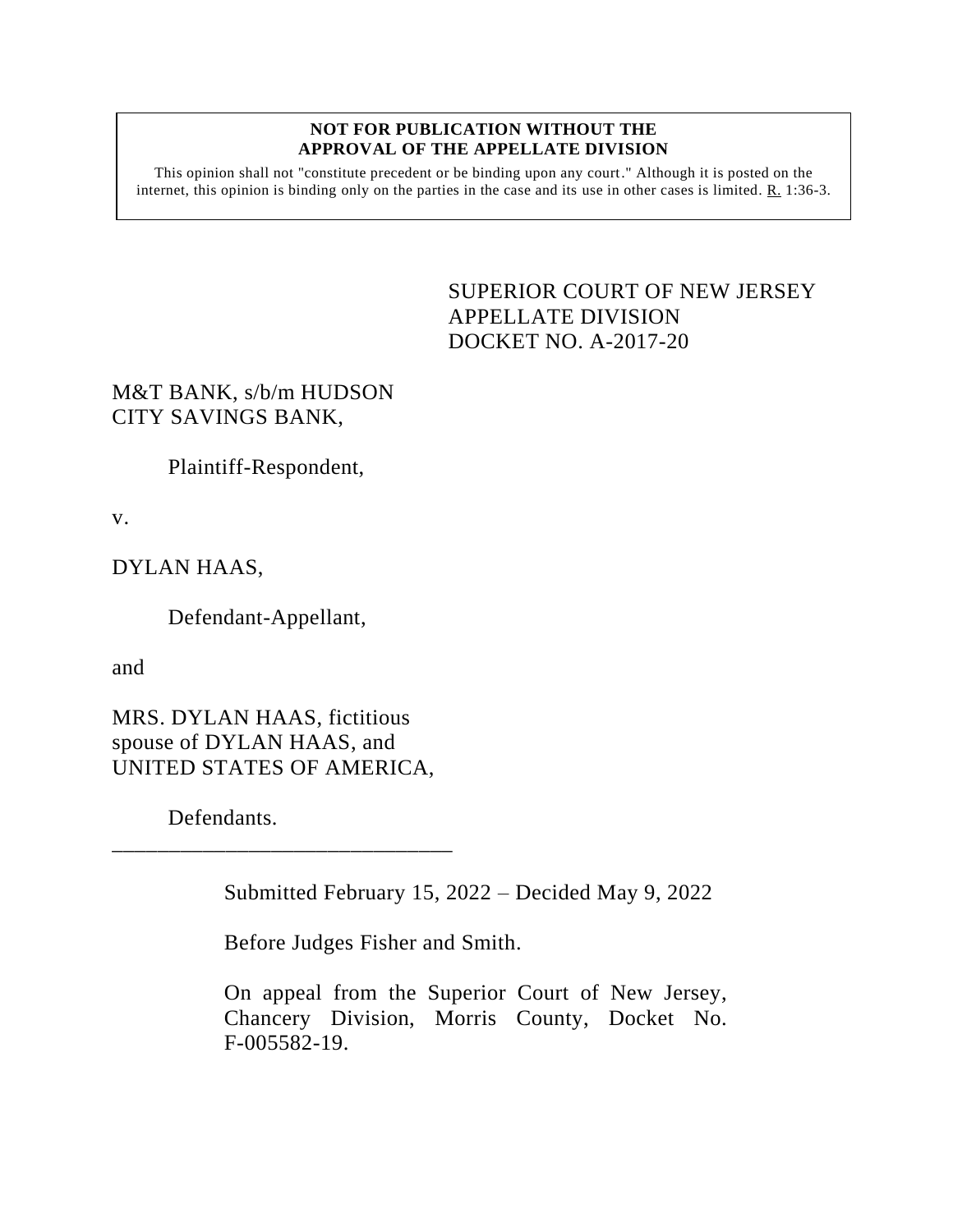Stratton Ashtyani, LLP, attorneys for appellant (Nicholas A. Stratton, on the briefs).

Schiller, Knapp, Lefkowitz & Hertzel, LLP, attorneys for respondent (Richard A. Gerbino, on the brief).

## PER CURIAM

Defendant, Dylan Haas, appeals a decision denying his Rule 4:50-1 motion to vacate a final judgment of foreclosure entered against him. Based on our review of the record and applicable law, we are satisfied that there is sufficient evidence in the record to support denial of defendant's motion to vacate. Accordingly, we affirm substantially for the reasons set forth by the chancery judge in her thorough statement of reasons rendered on January 14, 2021.

We will not recite in detail the history of the foreclosure proceedings. Instead, we incorporate by reference the factual findings and legal conclusions contained in the judge's written decision. We add the following brief comments.

Default judgment was entered against defendant when he failed to file a timely answer to plaintiff's foreclosure complaint. Defendant claimed he was awaiting a response to the disability accommodations<sup>1</sup> letter he sent to the

 $<sup>1</sup>$  The record shows defendant states that he has been diagnosed a traumatic brain</sup> injury which causes an inability to keep time, difficulty sequencing actions and information, and difficulty following detailed instructions.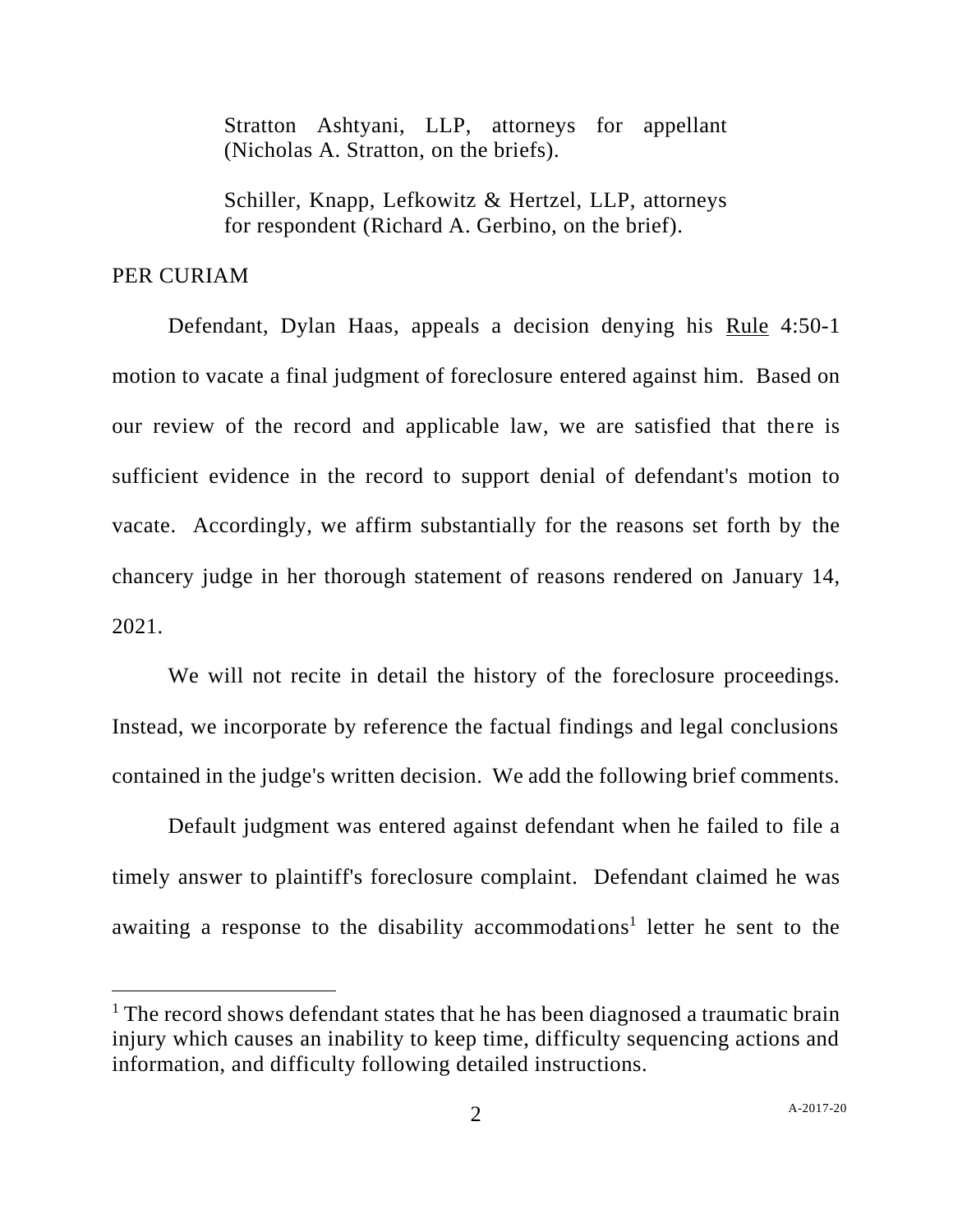Hughes Justice Complex in Trenton. He moved to vacate the judgment, arguing the Chancery Division violated his ADA and NJLAD rights by ignoring his accommodations request. He also argued his neglect was excusable and that plaintiff, M&T Bank, lacked standing to foreclose.

Our review of the court's factual findings is limited. Its decision is afforded substantial deference and should be left undisturbed unless it represents a clear abuse of discretion. U.S. Bank Nat'l Ass'n v. Guillaume, 209 N.J. 449, 467 (2012); Hous. Auth. of Morristown v. Little, 135 N.J. 274, 283 (1994).

Applying these principles, we conclude the Chancery Division's factual findings are fully supported by the record and, in light of those facts, its legal conclusions are unassailable. Failure to accommodate claims require notice to the public entity that accommodations were needed, so claimants must show the public entity had knowledge that the individual required accommodations. See Lasky v. Borough of Hightstown, 426 N.J. Super. 68, 76-77 (App. Div. 2012). Moreover, under Rule 4:50-1(a), a default judgment will not be disturbed unless the failure to answer or otherwise appear and defend was excusable under the circumstances and defendant has a meritorious defense. See Pressler & Verniero, Current N.J. Court Rules, cmt. 4.1 on R. 4:50-1 (2019).